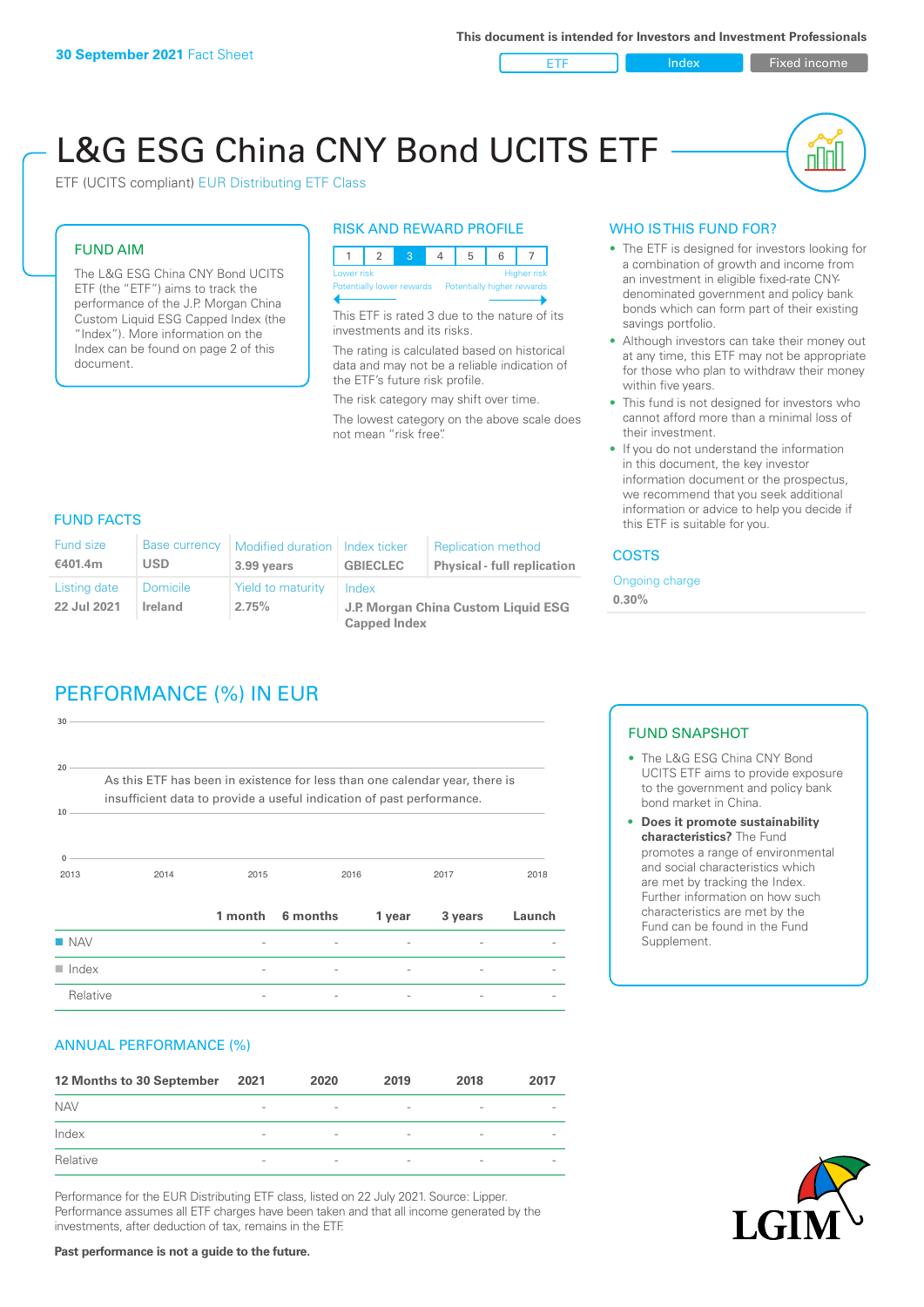# L&G ESG China CNY Bond UCITS ETF

ETF (UCITS compliant) EUR Distributing ETF Class

## PORTFOLIO BREAKDOWN

All data source LGIM unless otherwise stated. Totals may not sum due to rounding. In order to minimise transaction costs, the Fund will not always own all the assets that constitute the index and on occasion it will own assets that are not in the index. The number of fund holdings can also differ from the index due to corporate events and proxy holdings.

| <b>CURRENCY (%)</b> |       |                                              |              | Top 10 holdings 18.9%<br>Rest of portfolio 81.1%<br>No. of holdings in ETF 159<br>No. of constituents in Index 159                                                                                   |                                                                    |  |
|---------------------|-------|----------------------------------------------|--------------|------------------------------------------------------------------------------------------------------------------------------------------------------------------------------------------------------|--------------------------------------------------------------------|--|
|                     |       | <b>YEARSTO MATURITY (%)</b>                  |              | TOP 10 HOLDINGS (%)                                                                                                                                                                                  |                                                                    |  |
| $\blacksquare$ CNY  | 100.0 | $\blacksquare$ 0 - 5 Years<br>• 5 - 10 Years | 61.9<br>38.1 | China 3.02% 2025<br>China 2.85% 2027<br>China 3.28% 2027<br>China 2.68% 2030<br>China 1.99% 2025<br>China 3.27% 2030<br>China 2.88% 2023<br>China 3.29% 2029<br>China 3.02% 2031<br>China 3.25% 2026 | 2.1<br>2.0<br>2.0<br>2.0<br>1.9<br>1.9<br>1.8<br>1.8<br>1.7<br>1.7 |  |
|                     |       | <b>COUNTRY (%)</b>                           |              |                                                                                                                                                                                                      |                                                                    |  |
|                     |       | China                                        | 100.0        |                                                                                                                                                                                                      |                                                                    |  |
|                     |       |                                              |              |                                                                                                                                                                                                      |                                                                    |  |
|                     |       |                                              |              |                                                                                                                                                                                                      |                                                                    |  |

#### INDEX DESCRIPTION

The Index aims to track the performance of eligible fixed-rate, bullet, CNY-denominated government and policy bank bonds. The index applies an ESG scoring and screening methodology to tilt toward issuers ranked higher on ESG criteria, and to underweight issuers that rank lower.

#### INDEX FUND MANAGEMENT TEAM



The Index Fund Management team comprises 25 fund managers, supported by two analysts. Management oversight is provided by the Global Head of Index Funds. The team has average industry experience of 15 years, of which seven years has been at LGIM, and is focused on achieving the equally important objectives of close tracking and maximising returns.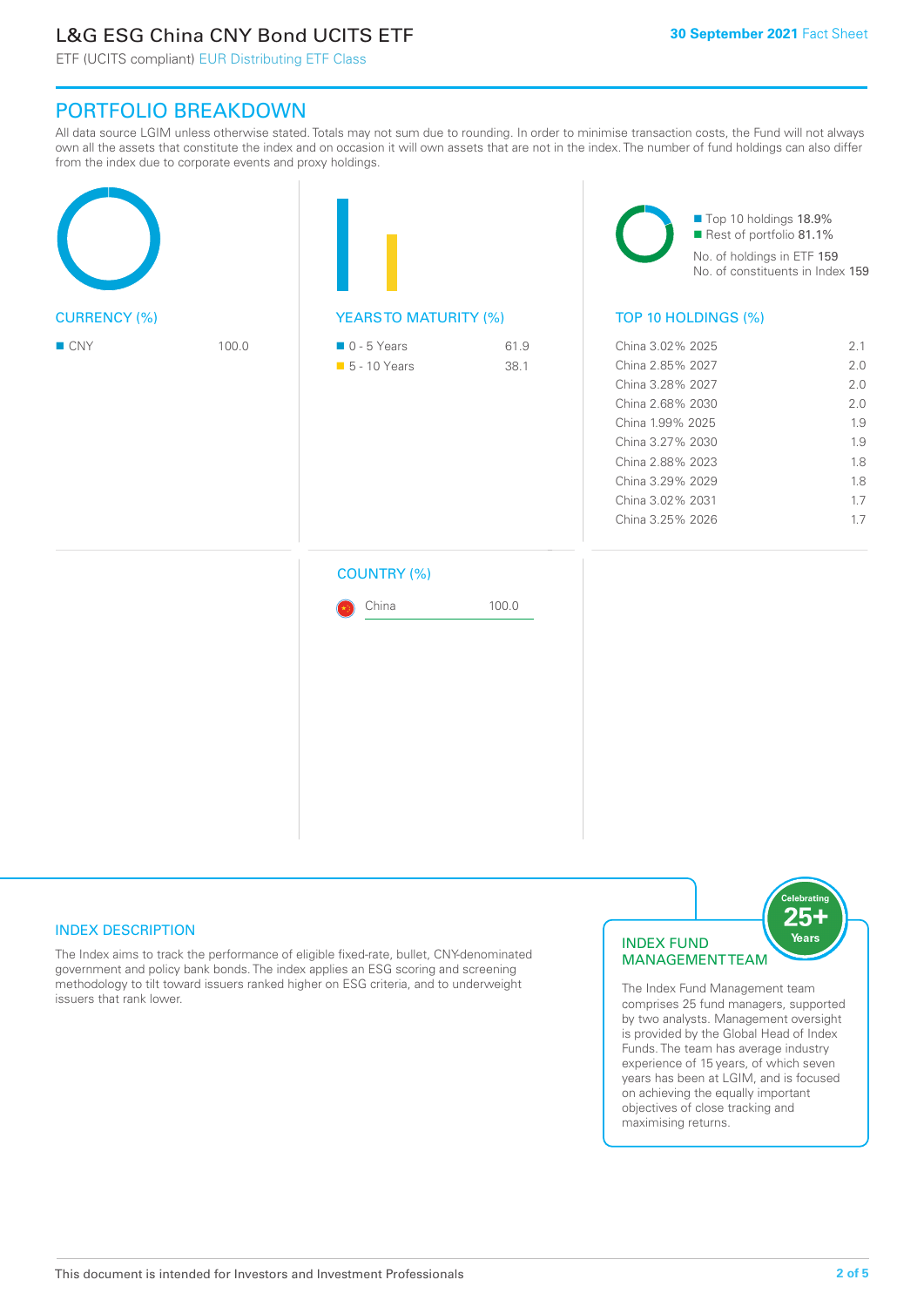# L&G ESG China CNY Bond UCITS ETF

ETF (UCITS compliant) EUR Distributing ETF Class

#### KEY RISKS

- The value of an investment and any income taken from it is not guaranteed and can go down as well as up; you may not get back the amount you originally invested.
- An investment in the ETF involves a significant degree of risk. Any decision to invest should be based on the information contained in the relevant prospectus. Prospective investors should obtain their own independent accounting, tax and legal advice and should consult their own professional advisers to ascertain the suitability of the ETF as an investment.
- Investing in emerging market government and policy bank bonds will expose the ETF to any political, social and economic instability in the relevant countries. Investing in the Chinese Interbank Bond Market via Bond Connect is subject to regulatory risk. The governing rules and regulations of this regime may be subject to change with minimal notice and have the potential to be applied retrospectively. Any suspension imposed by the Chinese authorities on the trading of securities via Bond Connect would have adverse implications for the acquisition and disposition of the ETF's assets.
- Changes to interest rates will have a significant impact on bond prices and the ETF's value.
- If a bond issuer fails to make scheduled coupon payments or fails to repay the principal amount of a bond at maturity (i.e. is in "default"), this may significantly impact the ETF's value.
- Bond markets can be "illiquid" (i.e. have limited trading activity) which may mean that the ETF is not able to buy and sell bonds at fair prices.
- Third party service providers (such as counterparties entering into financial derivative instruments with the ETF or the ETF's depositary) may go bankrupt and fail to pay money due to the ETF or return property belonging to the ETF.
- If the Index provider stops calculating the Index or if the ETF's license to track the Index is terminated, the ETF may have to be closed.
- It may not always be possible to buy and sell ETF shares on a stock exchange or at prices closely reflecting the NAV.
- There is no capital guarantee or protection on the value of the ETF. Investors can lose all the capital invested in the ETF.
- Please refer to the "Risk Factors" section of the Issuer's Prospectus and the Fund Supplement.

For mo[re inf](https://www.lgimetf.com/)ormation, please refer to the key investor information document on our website M

#### TRADING INFORMATION

| Exchange       | <b>Currency ISIN</b> |              | <b>SEDOL</b> | <b>Ticker Bloomberg</b> |
|----------------|----------------------|--------------|--------------|-------------------------|
| Deutsche Börse | <b>FUR</b>           | IE000F472DU7 |              | BNR4R26 DRGE DRGE GY    |

The currency shown is the trading currency of the listing.



#### SPOTLIGHT ON LEGAL & GENERAL INVESTMENT MANAGEMENT

We are one of Europe's largest asset managers and a major global investor, with assets under management of £1,326.8 billion (as at 30 June 2021). We work with a wide range of global clients, including pension schemes, sovereign wealth funds, fund distributors and retail investors.

Source: LGIM internal data as at 30 June 2021. The AUM disclosed aggregates the assets managed by LGIM in the UK, LGIMA in the US and LGIM Asia in Hong Kong. The AUM includes the value of securities and derivatives positions.

### COUNTRY REGISTRATION



**OR** United Kingdom

#### AVAILABILITY

| ISA eligible                    | Yes |
|---------------------------------|-----|
| SIPP eligible                   | Yes |
| <b>UK Fund Reporting Status</b> | Yes |

#### TO FIND OUT MORE

Visit **lgimetf.com**



Call **0345 070 8684**



Lines are open Monday to Friday 8.30am to 6.00pm. We may record and monitor calls. Call charges will vary.

#### **Index Disclaimer**

Information has been obtained from sources believed to be reliable but J.P. Morgan does not warrant its completeness or accuracy. The Index is used with permission. The Index may not be copied, used, or distributed without J.P. Morgan's prior written approval. Copyright 2021, J.P. Morgan Chase & Co. All rights reserved.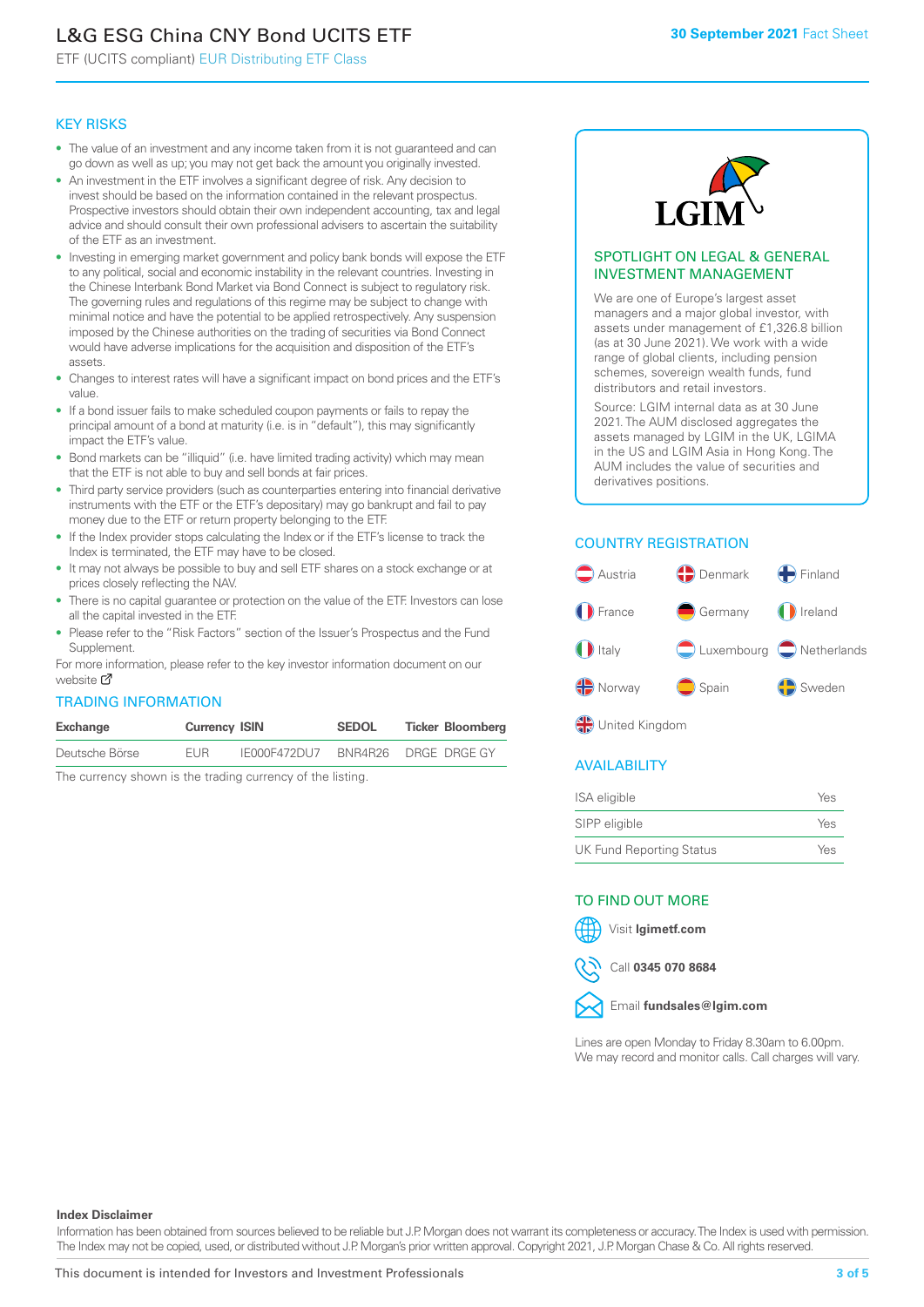# L&G ESG China CNY Bond UCITS ETF

ETF (UCITS compliant) EUR Distributing ETF Class

#### **Important Information**

A copy of the English version of the prospectus of the Fund is available on LGIM Fund Centre and may also be obtained from Legal & General Investment Management, 2 Dublin Landings, Office 1-W-131, North Dock, Dublin 1, Ireland. Where required under national rules, the key investor information document will also be available in the local language of the relevant EEA Member State. A summary of investor rights associated with an investment in the Fund shall be available from www. lgim.com/investor\_rights

We are also obliged to disclose that the Management Company has the right to terminate the arrangements made for marketing.

A decision may be taken at any time to terminate the arrangements made for the marketing of the Fund in any EEA Member State in which it is currently marketed. In such circumstances, Shareholders in the affected EEA Member State will be notified of this decision and will be provided with the opportunity to redeem their shareholding in the Fund free of any charges or deductions for at least 30 working days from the date of such notification.

This is a marketing communication. Please refer to the prospectus of the Fund and to the KIID before making any final investment decisions.

**In the United Kingdom and outside the European Economic Area,** this document is issued by Legal & General Investment Management Limited, authorised and regulated by the Financial Conduct Authority, No. 119272. Registered in England and Wales No. 02091894 with registered office at One Coleman Street, London, EC2R 5AA.

**In the European Economic Area,** this document is issued by LGIM Managers (Europe) Limited, authorised by the Central Bank of Ireland as a UCITS management company (pursuant to European Communities (Undertakings for Collective Investment in Transferable Securities) Regulations, 2011 (S.I. No. 352 of 2011), as amended) and as an alternative investment fund manager with "top up" permissions which enable the firm to carry out certain additional MiFID investment services (pursuant to the European Union (Alternative Investment Fund Managers) Regulations 2013 (S.I. No. 257 of 2013), as amended). Registered in Ireland with the Companies Registration Office (No. 609677). Registered Office: 70 Sir John Rogerson's Quay, Dublin, 2, Ireland. Regulated by the Central Bank of Ireland (No. C173733).

LGIM Managers (Europe) Limited operates a branch network in the European Economic Area, which is subject to supervision by the Central Bank of Ireland. In Italy, the branch office of LGIM Managers (Europe) Limited is subject to limited supervision by the Commissione Nazionale per le società e la Borsa ("CONSOB") and is registered with Banca d'Italia (no. 23978.0) with registered office at Via Uberto Visconti di Modrone, 15, 20122 Milan, (Companies' Register no. MI - 2557936). In Germany, the branch office of LGIM Managers (Europe) Limited is subject to limited supervision by the German Federal Financial Supervisory Authority ("BaFin"). In the Netherlands, the branch office of LGIM Managers (Europe) Limited is subject to limited supervision by the Dutch Authority for the Financial Markets ("AFM") and it is included in the register held by the AFM and registered with the trade register of the Chamber of Commerce under number 74481231. Details about the full extent of our relevant authorisations and permissions are available from us upon request. For further information on our products (including the product prospectuses), please visit our website.

The shares (the "Shares") discussed in this document are issued in relation to the relevant sub-fund (or share class(es) thereof) described in this document (together, the "Fund").

Copyright © 2021 Legal & General. This document is subject to copyright. Any unauthorised use is strictly prohibited. All rights are reserved.

**No investment advice:** We are required to clarify that we are not acting for you in any way in relation to the investment or investment activity to which this document relates. In particular, we will not provide any investment services to you and or advise you on the merits of, or make any recommendation to you in relation to, the terms of any transaction. None of our representatives are authorised to behave in any way which would lead you to believe otherwise. We are not, therefore, responsible for providing you with the protections afforded to some of our clients and you should seek your own independent legal, investment and tax or other advice as you see fit.

**United States information:** This document is not, and under no circumstances is to be construed as, an advertisement or any other step in furtherance of a public offering of shares in the United States or any province or territory thereof, where none of the Fund or the Shares are authorised or registered for distribution and where no prospectus of the Fund has been filed with any securities commission or regulatory authority. Neither this document nor any copy hereof should be taken, transmitted or distributed (directly or indirectly) into the United States. Neither the Fund nor any of the Shares have been or will be registered under the United States Securities Act of 1933 or the Investment Company Act of 1940 or qualified under any applicable state securities statutes.

**No guarantee of accuracy:** This document may contain independent market commentary prepared by us based on publicly available information. We do not warrant, guarantee or otherwise confirm the accuracy or correctness of any information contained herein and any opinions related to product or market activity may change. Any third party data providers used to source the information in this document make no warranties or claims of any kind relating to such data.

**Historical performance** is no indication of future performance: Any historical performance included in this document may be based on back testing. Back testing is the process of evaluating an investment strategy by applying it to historical data to simulate what the performance of such strategy would have been. However, back tested performance is purely hypothetical and is provided in this document solely for informational purposes. Back tested data does not represent actual performance and should not be interpreted as an indication of actual or future performance.

**No offer for sale:** The information contained in this document is neither an offer for sale nor a solicitation of an offer to buy securities. This document should not be used as the basis for any investment decision.

**Risk Warnings:** The Shares are products involving a significant degree of risk and may not be suitable for all types of investor. Any decision to invest should be based on the information contained in the prospectus of the Fund (or any supplements thereto) which includes, inter alia, information on certain risks associated with an investment. The price of any securities may go up or down and an investor may not get back the amount invested. Investors should only invest in a currency-hedged share class if they are willing to forego potential gains from appreciations in the currencies in which the Fund's assets are denominated against the currency of denomination of the relevant hedged share class. Currency hedging employed with respect to the hedged share classes aims to reduce currency risk rather than to eliminate it completely. Investors should also refer to the risk factor entitled "Currency" in the section of the Prospectus entitled "Risk Factors".

**Prospectus:** Investors should refer to the section entitled "Risk Factors" in the Fund's prospectus for further details of these and other risks associated with an investment in the Shares. The information in this document is designed solely for use in the relevant countries in which the Fund has been registered for public distribution and is not intended for residents of any other countries. The distribution of the prospectus and the offering, sale and delivery of Shares in other jurisdictions may be restricted by law.

**For United Kingdom investors:** The Fund is a recognised scheme under section 264 of the Financial Services and Markets Act 2000 and so the prospectus may be distributed to investors in the United Kingdom. Copies of all documents (i.e. the prospectus, the key investor information document, the latest annual audited report and financial statements and semi-annual unaudited report and financial statements and the constitution) are available in the United Kingdom from www.lgimetf.com.